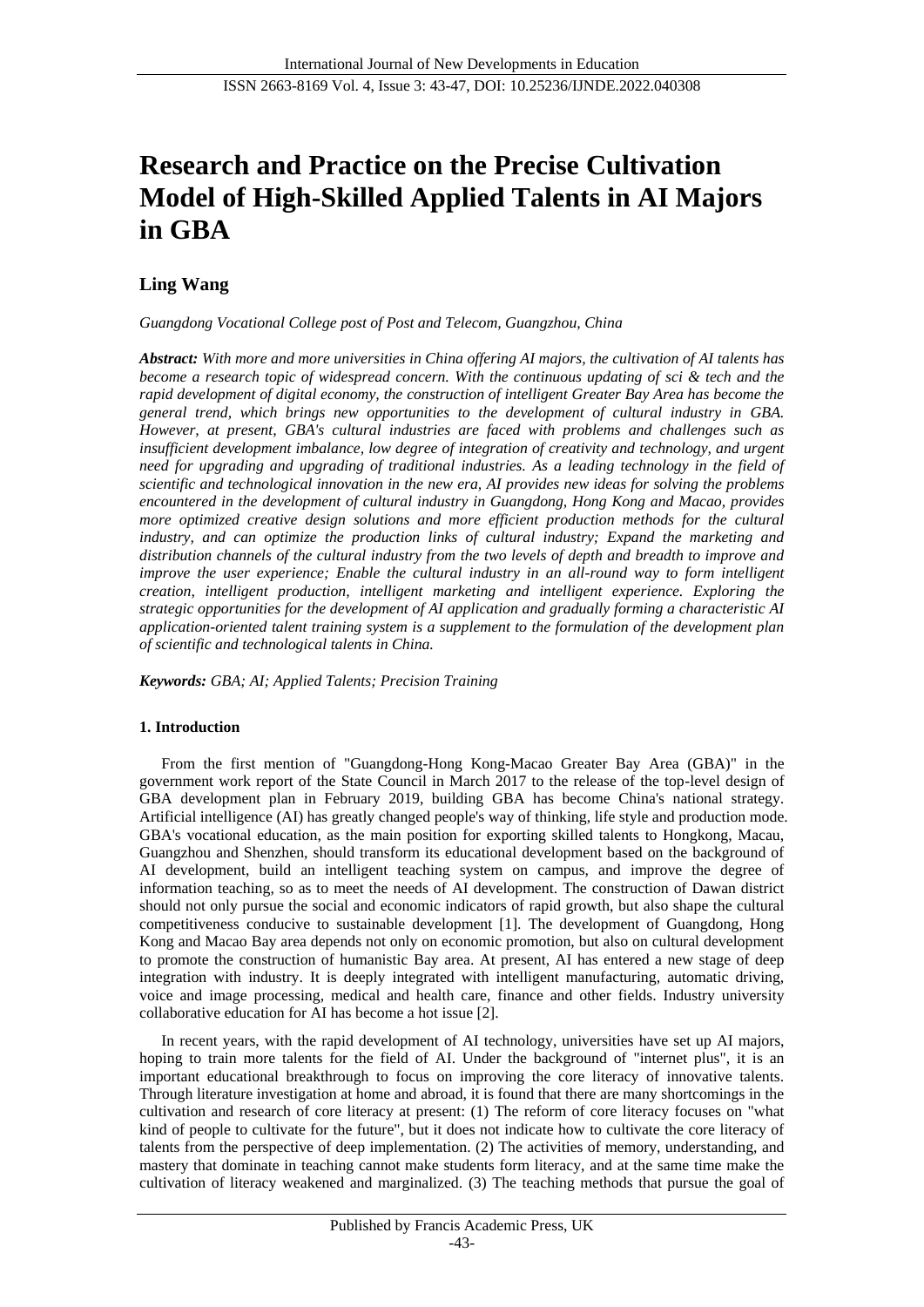"rapid training" and "class batch production" have formed a teaching concept based on knowledge transfer, which restricts the education and teaching reform in the past and cannot give full play to its efficiency. The development model of "cultural industry  $+ AI''$  has become a breakthrough and a new direction for the high-quality development of the cultural industry in the GBA [3].

#### **2. The Present Situation and Trend of Intelligent Construction in GBA**

#### **2.1. AI**

AI is a very broad science. It is composed of many fields such as machine science, computer science, psychology, philosophy, etc. It has been widely concerned and applied by people in the form of intelligence, informatization and dataization, and it also enables people to use various aspects of knowledge to carry out the development and development of society has deepened people's transfer and application of knowledge. The GBA is the main base for my country to build a world-class urban agglomeration. Vocational colleges within it should recognize the important role of the GBA in my country's economic development and opening up, and according to the training needs of technical talents, combined with the development of AI, to establish and improve the scientific skills teaching system [4]. AI is now everywhere, from smart assistants and smart chat applications such as Apple Siri, Baidu Dusi, Google Allo, Microsoft Xiaobing and Amazon Alexa around us, to machine translation and automatic driving, they are influencing and changing our lives. In GBA, the existence of leading technology enterprises such as Huawei, Tencent and ZTE has greatly promoted the research, landing and application of AI in Greater Bay Area, and made the formation of "smart Greater Bay Area" possible [5]. In this environment, the AI industry is becoming a new kinetic energy to promote the comprehensive development of GBA's economy, changing the innovation chain and life circle in the Bay Area, and constantly promoting the integration and development of the cultural industry and other industries.

#### **2.2. Innovation of Teaching Resources**

Due to the limitations of various basic conditions in application-oriented undergraduate universities, if the traditional teaching mode is adopted, the students trained will not have advantages compared with students from high-level domestic universities such as double first-class universities. After graduation, it may be difficult to engage in technical skills and industry experience requirements. Higher jobs, therefore, need to highlight applications and take their own characteristic path. First of all, vocational colleges in GBA can increase the investigation of talent demand of enterprises in this region, understand the knowledge, literacy and professional requirements of talent demand in GBA, and predict the future talent demand of enterprises according to the investigation results, so as to lead the students of our school to fully understand society and enterprises; Secondly, vocational colleges in GBA should analyze the specialty applicability according to the teaching specialty of our school, predict the change and development of AI, and what new industries may be brought about, so as to improve the teaching specialty of our school; Finally, according to the results of investigation and prediction, vocational colleges in GBA should adjust and innovate the professional teaching contents and methods, increase the content of information-based teaching, and add more elective courses according to the development needs of AI, so as to provide a learning platform for students to learn about AI and promote the continuous development of students' skills, knowledge and specialization. Establish resource assisted education for teachers' teaching planning, change teachers' class resources by means of information technology, promote teaching, and realize the integration of core literacy training plan and innovative teaching practice [6].

#### **2.3. AI Development**

First of all, the GBA has a good scientific and technological foundation for the development of AI, and cities such as Hong Kong, Shenzhen, Guangzhou, and Dongguan have their own advantages and characteristics in the development of AI industry. Second, since 2018, local governments in the GBA have successively issued a series of relevant policies to promote the development of the AI industry [7]. Finally, the "three-in-one" combination of scientific research advantages, talent advantages, and industry associations and platforms in the GBA jointly promote the collaborative innovation and development of AI in the GBA. The GBA is home to numerous AI-related scientific research institutes and abundant talents, providing strong intellectual support for the development of the AI industry in the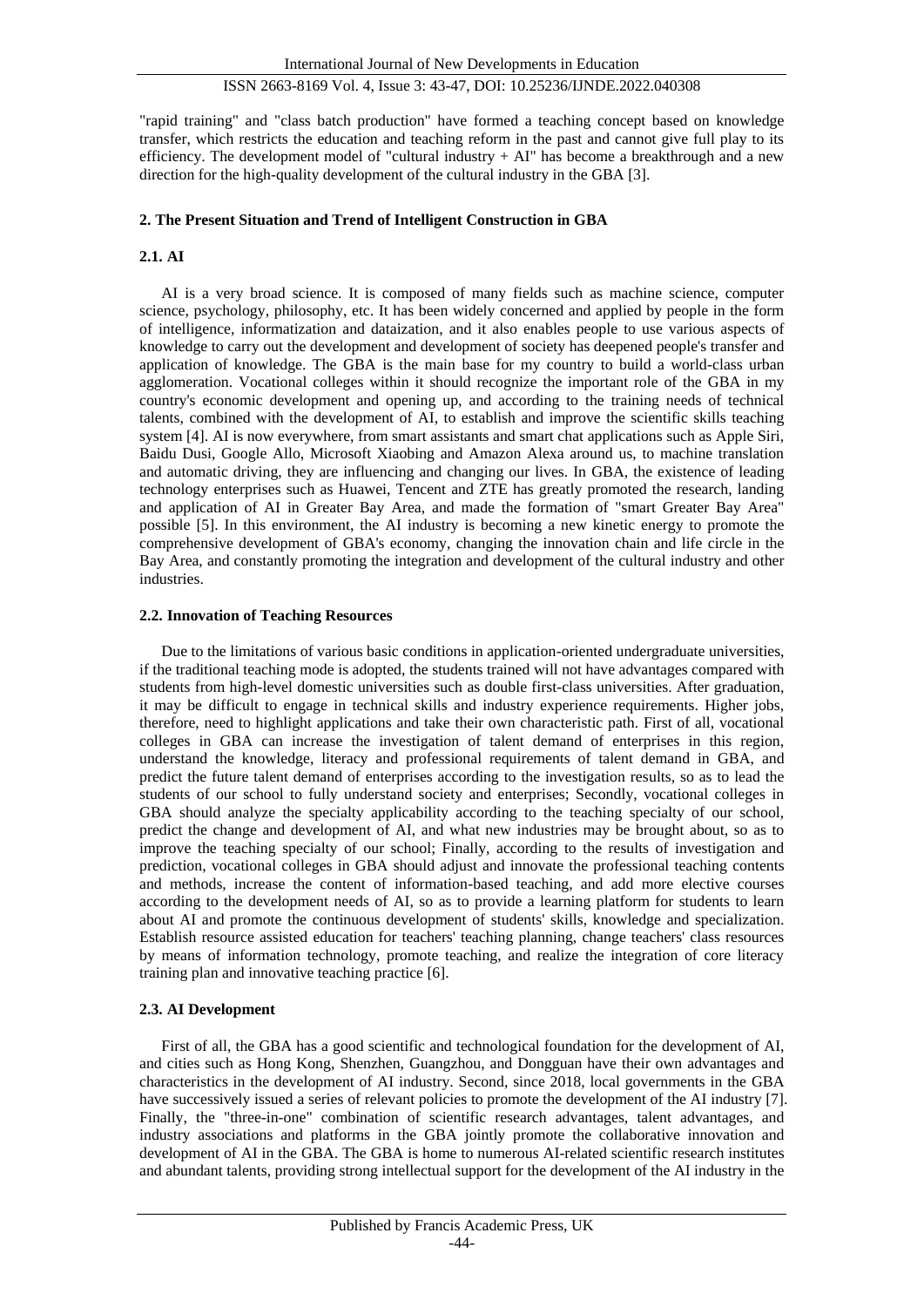Greater Bay Area. In addition, GBA AI Alliance and other associations have also promoted the rapid development of AI industry in GBA to a certain extent. While applying AI technology to create value for the industry, we should always pay close attention to the development direction of AI technology, accept new theories in time, use new technologies, new platforms and new tools, and constantly make application innovation to better create new value for the industry. To sum up, GBA's AI has excellent scientific and technological development foundation, industrial policy environment, scientific research talents and advantages of industry associations. If it is supplemented by innovation-driven and capitaldriven, the great development of AI industry in GBA can be described as a natural trend.

#### **3. Training of Applied Talents**

With the advent of the era of AI, its requirements for talents will continue to increase. The characteristic of application-oriented AI talent training is to take the road of integrating production and education, which is a complex systematic project, which requires the support of various conditions. Students can learn a variety of teaching resources through the Internet. It meets the learning needs of students. Vocational colleges in the GBA should combine the advantages brought by AI to students' learning, and cultivate students' life-long learning model, so that students can actively learn knowledge and skills. Winning awards in teaching competitions held by the school is equivalent to publishing domestic authoritative or core academic papers, guiding students to participate in various professional and subject competitions sponsored by government agencies such as the Ministry of Education, the Provincial Department of Education or other authoritative social organizations such as industry associations recognized by the school. He has won the first prize at the provincial level or guided the innovation and entrepreneurship practice of national-level college students [8]. Vocational colleges should guide students to establish the concept of lifelong learning, so that after graduation, students can also study in their jobs according to their job requirements, so as to meet the requirements of social and enterprise development. Based on the existing unified talent training scheme, we should explore personalized training methods according to students' development intention, so that students can master the required courses of their major and expand the courses with special research direction, that is, take a diversified training path of "general knowledge plus special knowledge". Diversified cultivation methods are shown in Figure 1.



*Figure 1: Diversified culture method*

The combination of the new generation of information technology and the new generation of AI forms the characteristic application-oriented teaching mode of combining educational informatization 2.0 with AI 2.0, "Five innovations in AI applied talents training": new ideas, new structures, new models, new quality and new systems [9]. (1) Based on the experience and lessons of developing application-oriented education reform with AI, analyse and study the mode, characteristics, laws and development trends of application-oriented education, and put forward the ideas and ideas of application-oriented education reform and innovation. (2) Carry out the research and exploration of application-oriented majors with multi-dimensional interaction and its subdivision direction, and create a new form of integrated and distinctive general education of AI. (3) When summarizing the technical attributes of AI, consider its dimensional attributes, similar to the reform of engineering application education talent training mode, and carry out research and practice on deepening the integration of education into intelligent enterprises, life-long virtual education system and mechanism, and AI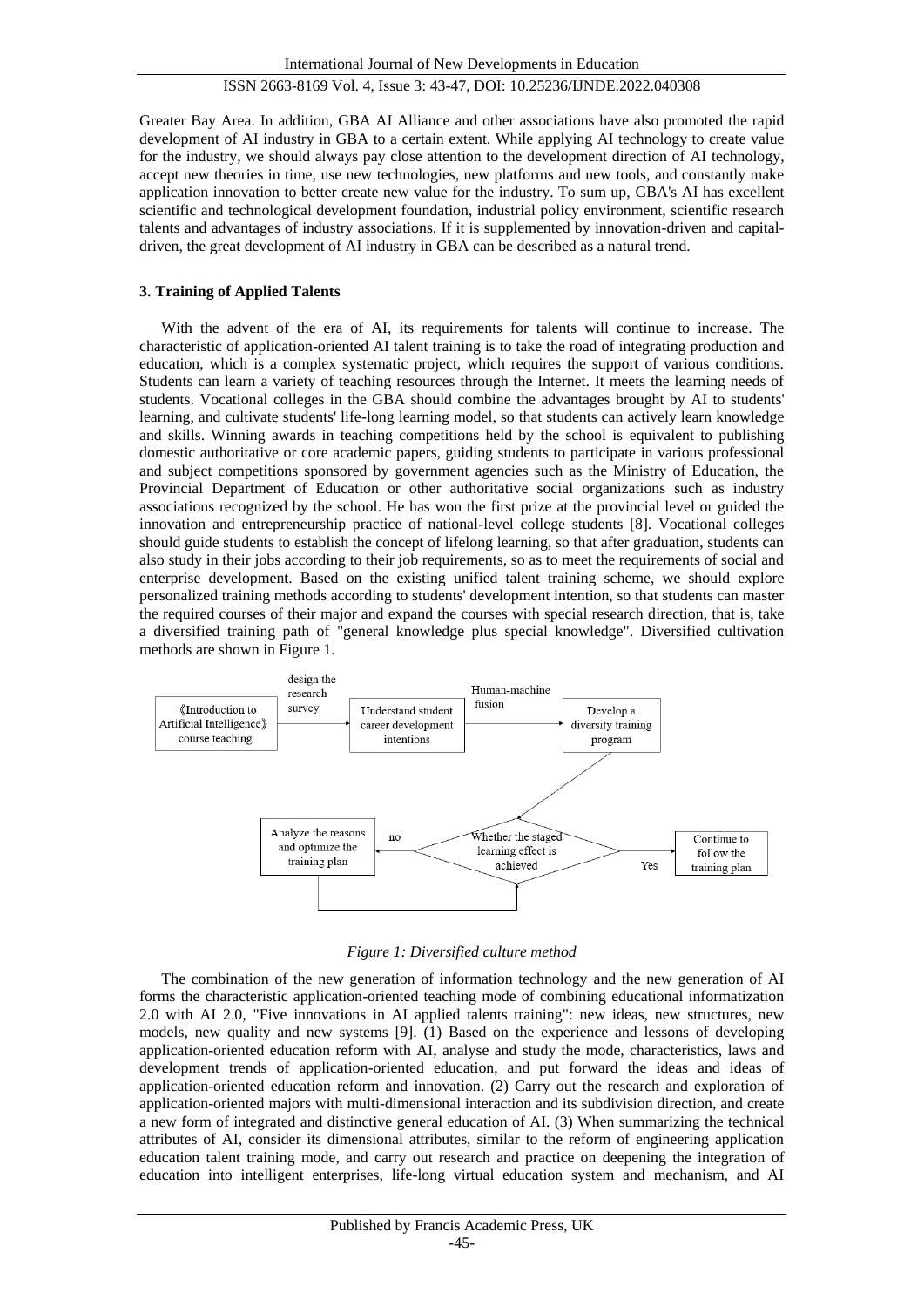application-oriented talent training mode reform research and practice. (4) Improve Chinese characteristics, learn from international intelligent teaching, study and quantify China's AI applicationbased education intelligence standards, and deepen the evaluation of education quality in multiple spaces. (5) Analyse and study the system structure of the classified development of universities and the subdivision training of AI talents, promote the macro policies, organizational systems and operation mechanisms of AI application education to develop characteristics and levels, and improve the education concept and liberate education through the AI application talent training model. Concept. In addition to the "soft" conditions such as the level of teachers, curriculum system, and training methods, it also requires "hard" conditions such as the teaching environment and experimental training facilities. Only the combination of soft and hard can achieve the goal of talent training.

The cultivation of industrial skilled talents is the top priority of applied technology universities. First of all, vocational colleges should guide students to develop the habit of combining learning inside and outside class, assign homework for students according to the content of professional teaching, and guide students to further expand their knowledge by using the Internet, so as to guide students to develop the habit of comprehensive learning inside and outside class; Secondly, vocational colleges can improve the teaching infrastructure of the school, combine the development of AI, innovate the teaching situation, increase students' learning experience, make them further understand professional knowledge and skills, and strengthen students' ability to transfer and apply knowledge; Finally, vocational colleges can combine the development needs of AI, build intelligent learning space, guide students to make learning plans according to their professional needs and career planning, and constantly adjust plans according to the knowledge provided by intelligent learning space, so as to meet students' learning needs. The college can build Ai shared classrooms and AI laboratories. AI shared classroom is equipped with current mainstream intelligent systems such as teaching recording and broadcasting, cloud resource sharing, teacher-student interaction and teaching data analysis, so that students can experience the application of AI technology in the field of education, and leave teaching status data for teachers to analyze and study and optimize teaching. AI Lab relies on Baidu AI open platform and AI Studio, developer ecology and related hardware, covering computer vision, speech recognition, natural language processing, unmanned driving, robot and other training subjects, so that students can simulate actual combat, increase experience and improve application ability [10].

#### **4. Conclusion**

With the increasing number of new general universities specializing in AI, how to develop a unique path in the cultivation of AI talents in application-oriented undergraduate colleges is an urgent problem that needs to be studied, which is related to students' career planning and whether they will be able to do so in the future. Play its due value in the field of AI. The GBA should closely combine its own advantages, seize the "window" of "AI", and continuously explore the development of cultural industries in the Greater Bay Area on the basis of comprehensive consideration of policy elements, technological elements, capital elements and talent elements. The "AI" model will form a development pattern of cross-regional cooperation, cross-border integration, cross-regional construction, and crossborder attraction, realize the wide application of AI in the cultural industry, and strengthen the cultural industry and manufacturing, financial industry, logistics industry, etc. cooperation to achieve "crossborder integration of the whole industry". Vocational colleges should innovate teaching contents and methods based on the development of AI, provide better learning conditions for students, and cultivate students' concept of lifelong learning, so that students can learn more practical knowledge in vocational colleges and enhance their self-worth. If the development of GBA's cultural industry fails to grasp the breakthrough and general direction of AI in the next 10 years, it will lose its core competitiveness in the international competition; otherwise, it will lead the development of cultural industry in the Bay Area of the world.

#### **Acknowledgements**

2021 Guangdong Education Science Planning Project (2021GXJK655):

Research and Practice on precise cultivation mode of high skilled applied talents of artificial intelligence specialty in Dawan District, Guangdong, Hong Kong and Macao.